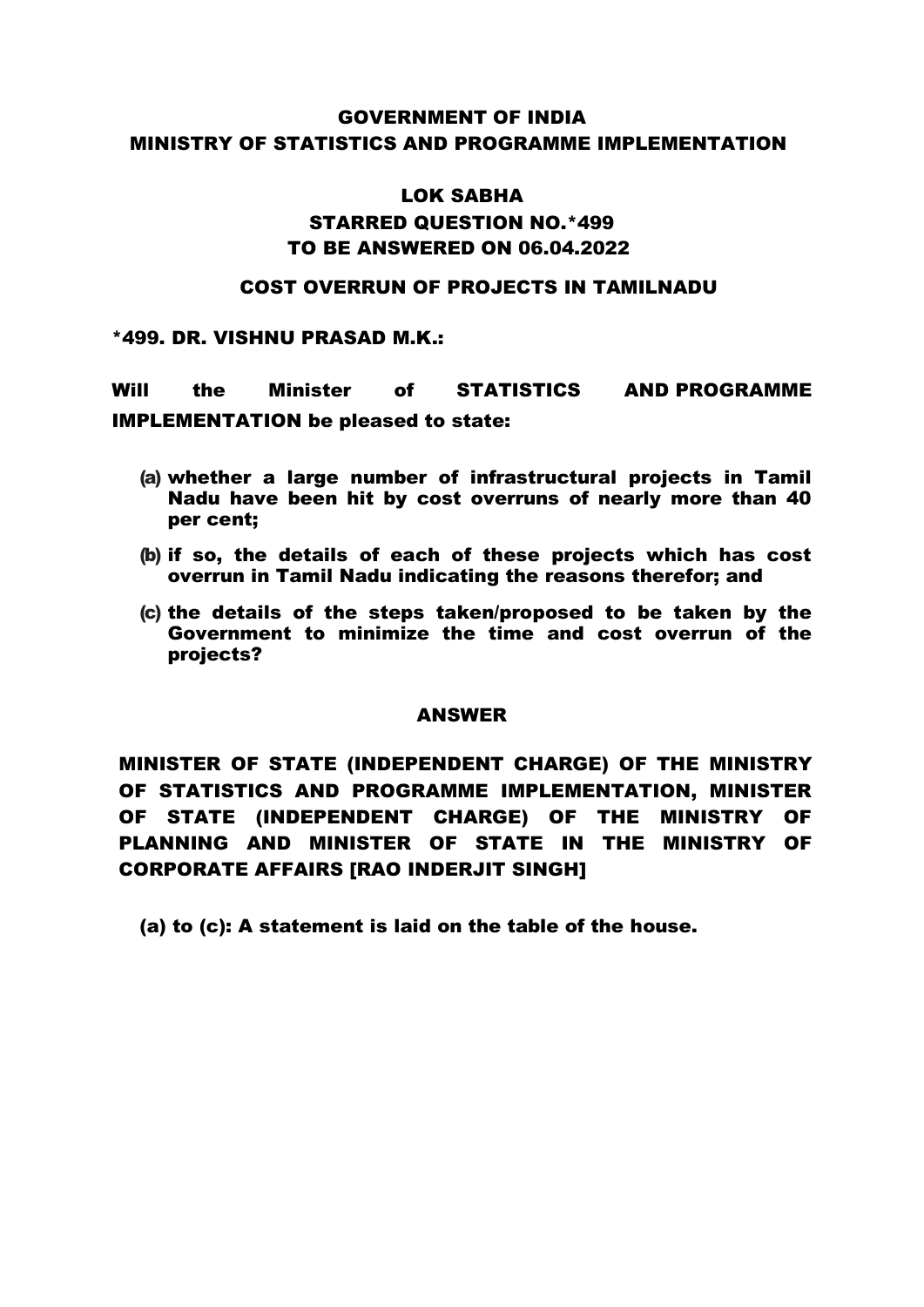STATEMENT REFERRED TO IN REPLY TO PART (a) TO (c) OF LOK SABHA STARRED QUESTION NO.\*499 FOR ANSWER ON 06-04-2022 BY DR. VISHNU PRASAD M.K.REGARDING COST OVERRUN OF PROJECTS IN TAMILNADU.

(a) & (b) The details of infrastructure projects having cost overruns in Tamil Nadu are at Annexure-I. The reasons for time and cost overruns are project-specific, depends on a variety of technical, financial and administrative factors, and differ from project to project. However, as reported by the project implementing agencies on this Ministry's On-line Computerized Monitoring System (OCMS), the main reasons for increase in cost of the Projects are: Under estimation of original cost; High cost of environmental safeguards & rehabilitation measures; Spiralling land acquisition costs; Shortage of skilled manpower/labour; Changes in Project scope; Monopolistic pricing by vendors of equipment services; General Prices rise/inflation and Time Overruns. The main reasons for delay in timely completion of the Projects are: law and order problems, delay in land acquisition, delay in environment and forest clearances, funding constraints, rehabilitation and resettlement issues, local body / municipal permissions, utility shifting, contractual issues, delays due to Covid 19 lockdown etc.

(c)The steps taken by the Government to avoid the cost/time overrun of these projects are :Periodic review of projects under Pro-Active Governance and Timely Implementation (PRAGATI) through video conferencing by Hon'ble Prime Minister; Rigorous project appraisal; On-line Computerized Monitoring System (OCMS) for better monitoring; Setting up of Revised Cost Committees in the Ministries regular review of infrastructure projects by the concerned administrative Ministries.Setting up of Central Sector Projects Coordination Committees (CSPCCs) in the States under the Chief Secretaries for removal of bottlenecks and for facilitating the speedy implementation of major projects.

**\*\*\*\*\***